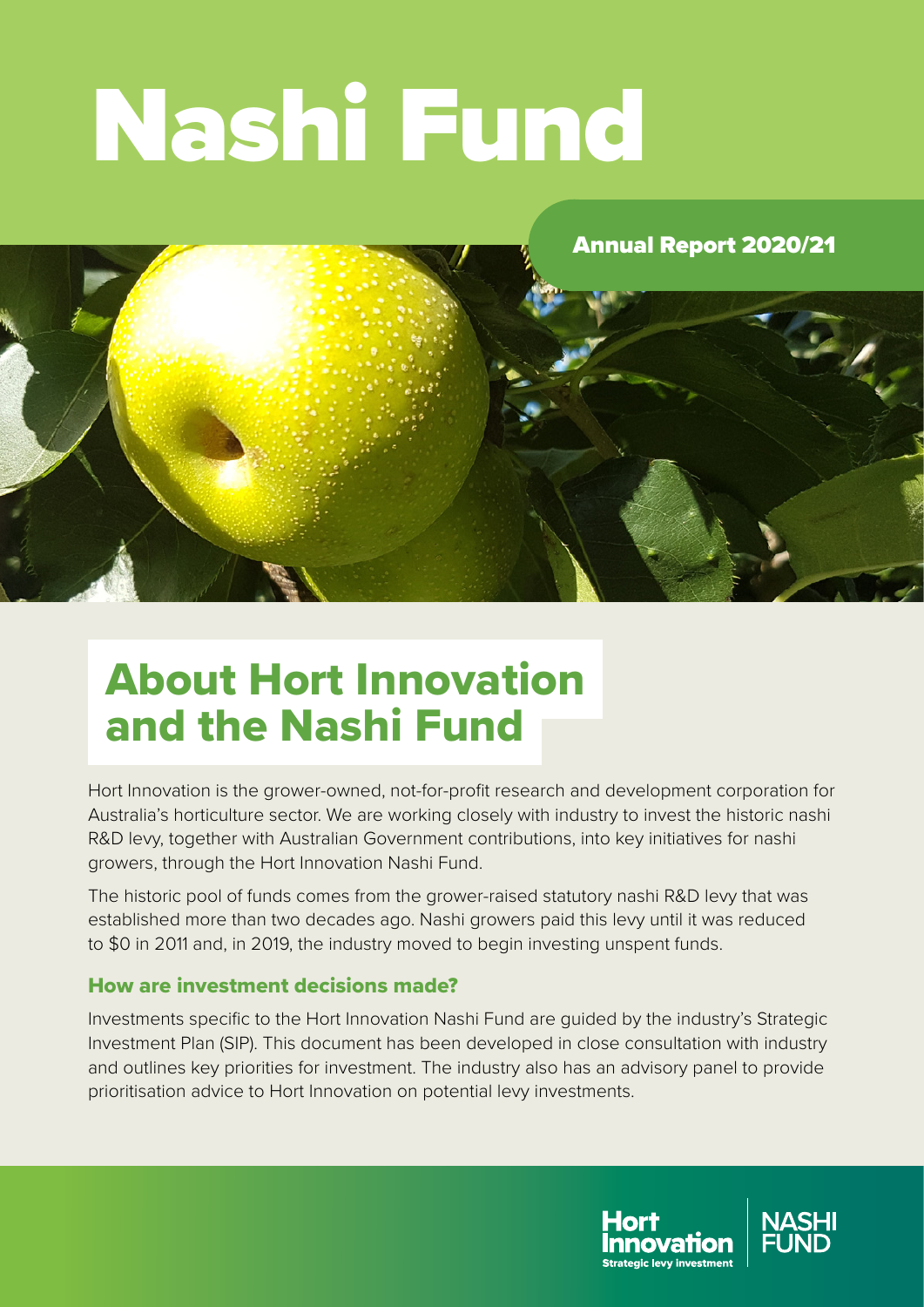## Projects in the 2020/21 financial year

#### *Nashi consumer research 2020* (NA19001) [COMPLETED]

In 2020, this short investment provided the Australian nashi industry with crucial insights into consumer attitudes and behaviours towards nashi pears. The project team delivered a profile of the nashi market that will inform growers and industry on the current state of play as well as future industry opportunities. This research will also be used to inform future investments in the Hort Innovation Nashi Fund.

Qualitative interviews were conducted with consumers to collect and analyse information on important factors such as triggers and barriers to purchase, health and nutrition, taste preferences, fruit quality expectations, ease of purchasing, packaging opinions and future purchase intent.

You can read more about the impact of this project through the case study on [p3](#page-2-0) and read the final report at [hortinn.com/na19001](http://hortinn.com/na19001).

#### *Cost effective thinning for nashi*  (NA20000) [NEW]

This project is identifying opportunities for the reduction in thinning and budding costs for the nashi industry through a desktop evaluation and engagement with industry. Recommendations for the prioritisation of any potential future R&D investments will be made at the project's conclusion.

The project team is:

- **Engaging with industry** through a grower workshop to understand and document current thinning and budding practices and experience with alternative approaches in Australia.
- Undertaking a detailed desktop review of relevant literature on crop load management practices in nashi and related crops. This process will also involve engaging with experts from nashi-producing countries such as Japan, China and Korea.
- Identifying opportunities to reduce thinning and **budding costs** by analysing the information gained from the grower workshop and desktop review, as well as looking at the current strategies and alternative approaches used in related crops, international nashi production and emerging technologies.
- Prioritising recommendations for future R&D to reduce the cost of thinning and budding.
- **Communicating the findings of this research** to growers and the wider industry.

During the coming year, you can keep up to date with any new projects and results in the Nashi Fund by visiting [www.horticulture.com.au/nashi](http://www.horticulture.com.au/nashi). Hort Innovation also sends news and alerts to Hort Innovation members and contacts, so if you haven't already, be sure to sign up for free at [www.horticulture.com.au/sign-up](http://www.horticulture.com.au/sign-up).

#### Additional work in 2020/21

Outside of the Hort Innovation Nashi Fund, Hort Innovation delivered a range of activities to support the wider horticulture sector through the intense and unpredictable year that was 2019/20. We encourage you to download a copy of the full Hort Innovation company annual report at [www.horticulture.com.au/annual-report-portal](http://www.horticulture.com.au/annual-report-portal) to better understand the company's responses and activities. Just some of the work delivered outside of our 37 levy funds included:

- Preparation support for pest incursions such as fall armyworm and serpentine leafminer, including emergency minor use permits and longer-term investments to bolster the horticulture sector's response
- Continuation of The Good Mood Food acrosshorticulture marketing campaign to support industries through the effects of recent times. See [www.thegoodmoodfood.com.au.](http://www.thegoodmoodfood.com.au)
- Investments in the Hort Frontiers strategic **partnership** initiative to address longer-term and often complex issues and opportunities critical to the future of Australian horticulture – see [www.horticulture.com.au/](http://www.horticulture.com.au/hort-frontiers) [hort-frontiers](http://www.horticulture.com.au/hort-frontiers)\*
- Projects supported by grants secured by Hort Innovation, ranging from cross-sector Rural R&D for Profit initiatives to horticulture-specific work to aid in access to crop protection products – see the Hort Innovation Annual Report 2020/21 for more\*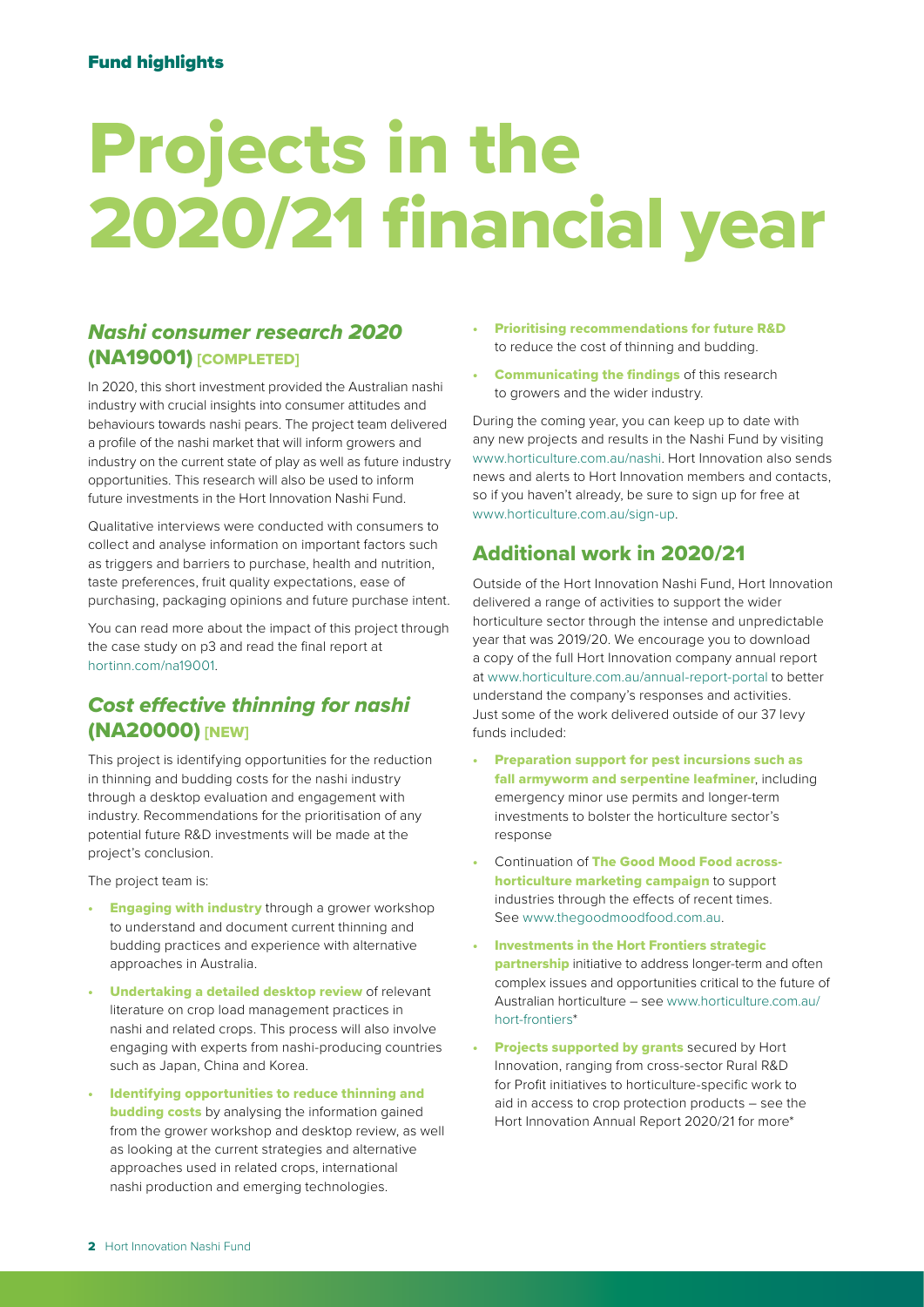## <span id="page-2-0"></span>Growing Australia's appetite for nashi by knowing what they want

In 2020, this short investment provided the Australian nashi industry with crucial insights into consumer attitudes and behaviours towards nashi.

#### The challenge

New opportunities to increase demand for nashi needed to be found. To do this, we needed to know what Australians thought about the product. Have they tried them? Do they like them? What are their triggers and barriers to purchase?

#### Meet Cameron

"The nashi consumer research paper was the first time in many years that such a comprehensive study was commissioned," says Seeka Australia Sales Manager, Cameron Carter. "COVID-19 restrictions resulted in key changes of the project engagement with consumers, but ultimately delivered what the nashi industry was wanting to achieve."

"It highlighted a lack of awareness and familiarity with nashi for people who don't buy them," says Cameron. "It also showed that there's a lack of retail visibility of the product and that they can be hard to find in a store."

"It's clear from the report that it's essential to create and provide communication to both regular and nonpurchasers surrounding nashi, differentiating them from pears and highlighting that they're super refreshing, juicy, crisp and crunchy, with a mild sweet taste."

Cameron's confident that nashi consumption will increase in the seasons ahead if key findings and recommendations are acted upon at right levels with consumers.

#### The approach

Following a project scoping workshop and stakeholder engagement meetings, extensive qualitative and quantitative research was conducted.

#### For more information, visit [hortinn.com/na19001](http://hortinn.com/na19001)

A three-step approach was adopted for the qualitative research, exploring current consumption and attitudes towards nashi. It also looked at palate preferences and ideal product features, along with the overall purchase experience.

The quantitative research involved a sample of nashi shoppers, consumers, and "considerers".

#### The impact

The result was the Nashi Consumer Research 2020 report – a comprehensive insight into Australian nashi consumer behaviour and attitudes, with recommendations to grow demand.

Recommendations included promote the range of nashi uses and their sensory qualities, differentiating nashi from pears, exploring more environmentally friendly protective coverings, and increasing awareness among non-buyers via in-store sampling and signage, which was conducted with a very favourable response from the taste-testers.

The results of this research will also be used to inform future investments in the Hort Innovation Nashi Fund.

#### Project details

**Nashi consumer research 2020 (NA19001)** Key research provider: Colmar Brunton Start date: May 2020 End date: September 2020 Estimated value for life of project: \$99,100